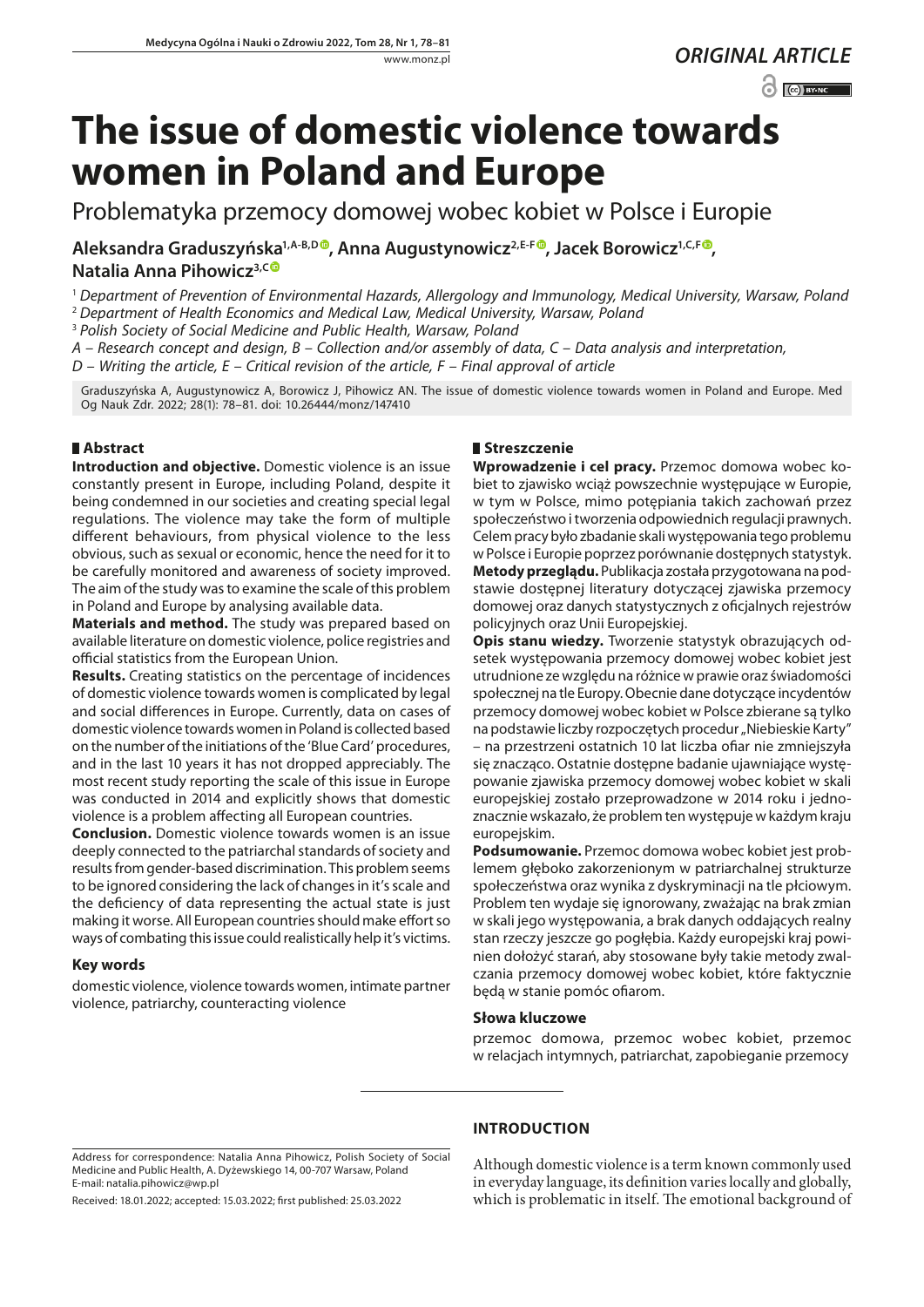Aleksandra Graduszyńska, Anna Augustynowicz, Jacek Borowicz, Natalia Anna Pihowicz . The issue of domestic violence towards women in Poland and Europe

this issue, the legal differences across countries and a whole spectrum of social and cultural factors defined by history, also cause it to be a very complex problem. Domestic violence is also considered to be a problem for public health as it strongly interferes with the mental and physical well-being of the victims, and the damage caused may induce generational trauma and pass on aggressive patterns of behaviour, thus making it a social issue. While discussing the diversification of definitions and their interpretations may seem bizarre, considering that all that the victims desire is just help, especially from public institutions specifically established for the purpose, one thing would certainly be able to push this forward; inclusivity for their experiences. The aim of this study was to analyse the scale of domestic violence in Poland and Europe based on available data.

Looking at the problem from a local perspective, using Poland as an example, according to the Act on Counteracting Violence in the Family of 29 July 2005, domestic violence is a one-time or recurring deliberate act of infringement of the victim on a psychological, physical or sexual level, with the victim being defined as a spouse, relative in the ascending or descending line, relative by affinity in a direct line or up to the same degree, sibling or a person in cohabitation [1]. In 2016, the Supreme Court of Poland declared that this may also apply to same-gender relationships (within the law) [2].

When reaching for legal acts with a more global range, in Europe the most important Act which is also the most specific, is the Council of Europe Convention on preventing and combating violence against women and domestic violence, also called the Istanbul Convention of 2011, which was adopted by Poland in 2015 [3]. The biggest difference between this document and the Polish version lies in inclusivity, as it extends to the behaviours of domestic violence to relationships where there is no factual cohabitation, e.g. former partners. Additionally, it places great emphasis on the aspect of gender inequality, hence specifying violence against women in its title, as world-wide statistics explicitly show which gender most commonly falls victim to domestic violence. Another definition worth exploring and heavily promoted in Europe is the one adopted by the United Nations which define domestic violence as any behavioural pattern in any form of relationship used to gain or keep control and dominance over the victim [4]. The World Health Organization also complies with this definition. Both of these organizations use the term 'intimate partner violence' practically interchangeably with domestic violence [4, 5], as it's usually the partner who is responsible for these acts. With the exception of including former partners as a potential threat, the three above-mentioned organizations also distinguish one more form of domestic violence that is missing from the Polish Act – economic violence. Additionally, both definitions from United Nations and the European Council accentuate that domestic violence can concern anyone, regardless of ir race, gender, religion, age or sexual orientation.

It is worth noting how the nomenclature and context differ between the definition used in Poland and that adopted by global, non-governmental organizations. It can be observed how much emphasis is being placed on the word 'family' in Polish law. The regulations do not mention domestic violence, it is violence in the family, used towards family, although it is quite obvious that this problem can touch a much wider group of victims, regardless of their blood ties. Because of this, it would be much wiser to use the definitions practiced

by European Union, United Nations and the World Health Organization.

### **TYPES OF VIOLENCE**

Moving forward, to clarify even more exactly what domestic violence actually is, the different ways in which it may be manifested should defined.

**Physical violence** is an intentional act of causing injuries to the victim's body or other physical trauma and/or pain, including threats of such acts [6]. The United Nations also considers physical violence as preventing a person from leaving the house or forcing the victim to do so, aggressive interactions with surrounding objects (throwing the victim around around, punching them) and driving vehicles in way threatening to health or life.

**Psychological violence** in Polish literature is considered to be *inter alia* violating human dignity, manipulating, degrading, mocking [6], lying and arguing [7]. Threatening the victim or the family/friends, isolating from loved ones or school/work. Abusing a position of power also falls under this definition. Additionally, the United Nations, in contrary to Polish law, distinguishes emotional violence from psychological violence, with the latter being defined mostly bas acts in which someone uses their position of power and considering the remaining behaviours as psychological.

**Sexual violence** is rape, incest, paedophilia and every sexual contact without consent from one of the parties [6]. Forcing a partner to wear more revealing clothes that may be considered more sexual, accusations of infidelity and ignoring the partners feelings regarding sexual contacts, are all acts of sexual violence. The United Nations also adds circumcision to this category. Forcing abortion, becoming pregnant, taking contraceptives, or any other actions related to the victims reproductivity, are also acts of sexual violence. Considering the times we currently live in, which are full of internet activity, online sexual harassment, including the distribution or publication of pictures or other kinds of multimedia with a sexual context without consent from concerned parties, cannot be ignored.

**Economic violence** happens when the abuser uses money or other material assets or tools in order to show his position of power. Limiting the victims access to mentioned goods, rationing them out or taking them away, controlling expenditures, bribing or preventing from working, are all forms of economic violence.

Understanding the above definitions is crucial for conducting further analysis of the prevalence of domestic violence. Domestic violence aimed at women is a violation of human rights arising from gender discrimination.

#### **PREVALENCE**

As of 2021, the most recent and comprehensive document illustrating the gravity of domestic violence in Europe is the EU-wide survey conducted by the European Union Agency for Fundamental Rights (FRA) in 2014 on violence against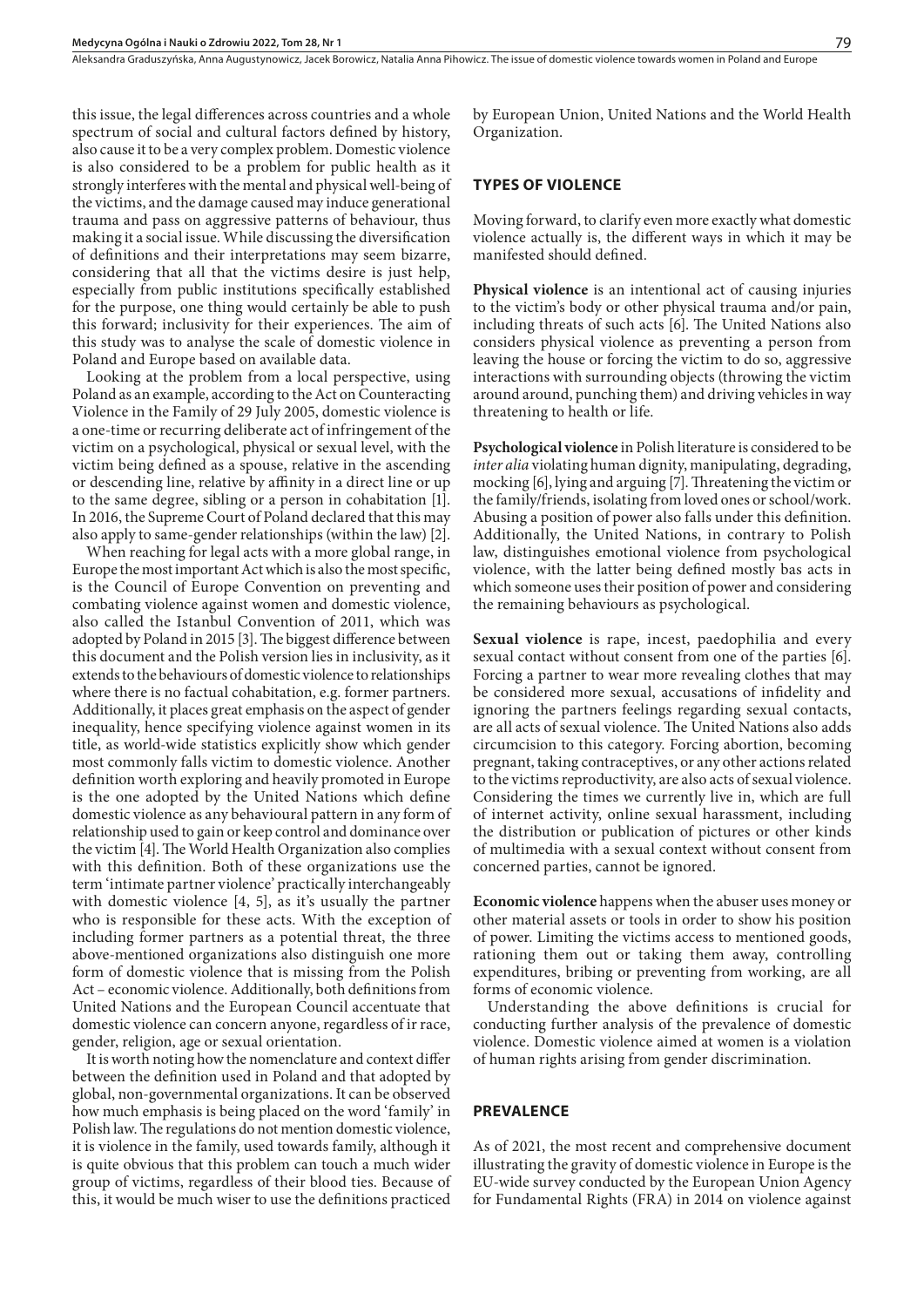women, though the authors themselves claim it is still not an actual depiction of such incidents as the number of women surveyed is not as big on the scale of the whole Europe and, as mentioned previously, the definition of domestic violence varies across different countries. The survey included 42,000 women aged between 18–74, with at least 1,500 from each country of the EU (except Luxembourg). The questions were constructed according to local law. The results were, to say the least, alarming: 13 million women were victims of domestic violence and 3.7 million were sexually abused in the 12 months prior to the survey. It was also concluded that 1 in 3 women had been affected by domestic or sexual violence before their 15th birthday. The highest percentage of these women were found in Denmark (52%), Finland (47%) and Sweden (56%), while the lowest numbers was found in Slovenia (22%), Hungary (21%) and Poland (19%) [8].

A confusing pattern emerges from the findings of the survey. In countries that are assumed to be the most progressive, when it comes to social issues, and where the Gender Equality Index is the highest [9] (bearing in mind that gender equality is tightly connected to domestic violence), the percentage of abused women is at the top of the list. This is considered to be a result of their speak-up culture, trust in authorities and no taboo around the subject of violence. Victims do not feel ashamed and report their suffering immediately. Yet new studies explaining the Nordic Paradox phenomenon show that besides cultural reasons, women who are more educated, have financial security and are generally independent (improving the Gender Equality Index) may actually be at higher risk of intimate partner violence [10, 11, 12]. This may be associated with the patriarchal standards maintained among society, and liberated women are not extremely well received in such societies [13, 14].

Focusing on Poland alone, victims of domestic violence are assigned 'Blue Cards' which are equivalent with initiating a legal procedure, and a sort of surveillance system over the household [15]. Since 2012, official police statistics have been created based only on incidents where the Blue Card was assigned, but not taking into account any data from other institutions fighting against domestic violence or supporting the victims. This is a serious problem as there are multiple sources acknowledging that the number of the Blue Cards is merely the tip of the iceberg. In 2012–2019, approximately half a million women were the victims of domestic violence [16]. This is equal to around 64,000 women per year. In previous years, 2005–2011, without the Blue Card procedure, these numbers were similar, reaching around 573,000 women in those 6 years – 81,000 per year [17]. Checking even older data from 1999–2004, the issue seems to be surprisingly smaller – 72,000 cases per year [17].

It is of great concern that Poland is at the very end of the FRA Report on violence against women because, theoretically, this type of violence should be decreasing simultaneously with the rise of gender equality [19]. However, Poland is  $4<sup>th</sup>$  from the bottom according to the European Gender Equality Index (GEI). A significant conclusion that cannot be ignored is that the three countries with the lowest percentage of domestic violence across the EU are all countries that have suspiciously raised concerns regarding the Istanbul Convention, and are on their way to defeating this bill in complete disregard for the values it holds. Their GEI's are also one of the lowest in Europe. Why are the governments of these countries against the Convention if women in their society are clearly not in an

advantageous position? It might be stated that the Convention became a toy in the playground of politics and ideologies. Unfortunately, women still remain victims instead being the interested parties. In 2021, the Polish government also announced plans to withdraw from the Convention, claiming it promotes 'gender' ideology. In which case the question are arises: are human rights also an ideology?

#### **CONCLUSIONS**

In Poland, there is no tendency when it comes to the statistics on domestic violence. If only the police statistics are taken into consideration, theoretically, the percentage has slightly decreased. However, it remains unclear whether this is a result of introducing the Blue Card procedure, or whether reporting such crimes has become more complicated due to the paperwork involved. This is an issue which has been raised multiple times by social and non-profit organization employees who actually witness these women's nightmares every day. Looking at the current reality, was domestic violence really a smaller issue 20 years ago (according to the police), when the patriarchal family model was much more common? Has the shame and taboo around domestic violence not faded, at least slightly, throughout these years with the help of mass-media? These numbers should be decreasing dramatically, yet there were no changes implemented in the ways of combatting domestic violence. It resembles a fight against the results more than the causes, thus creating a vicious circle. This is a problem for all European countries, as there is not even one country that could actually set a good example. Is this because of the nature of this issue that there is no complete, reliable or objective data in any of the countries?

The truth is, although we do have access to some data on the prevalence of domestic violence across Europe, it is usually old or flawed in some way, through the methodology or the small size of the surveyed groups. Both the United Nations and organs of the European Union agree that it is very challenging to collect this kind of data, at the same time highlighting the importance of improving surveillance systems and internal methods of collecting such information in order to finally have an accurate representation of the issue of domestic violence. In order to do so, every country should work on an internal system of data collection and supervision, as in Italy or the United Kingdom [8, 18]. There are simply too many factors which impact on the official numbers: local law, investigation procedures, social awareness, or the view of the public on women in general. This can be easily shown on the example of rape, in which the crime and it's characterization differs according to legal and cultural views. If a wife is raped by her husband, she might not be aware that it was actually rape, considering it was her spouse who committed the act. Additionally, rape victims need to personally report the crime to the authorities, which is very dependent on their trust in public institutions. The process in court can also complicate the situation, as it usually takes a long time to complete. Sometimes, sadly, victims of rape decide to remain silent. Considering the whole psychological, emotional, cultural and economic background of domestic violence, the elements influencing any statistics regarding this may be endless. Therefore, none of the data can be regarded as hard evidence and the only source of truth.